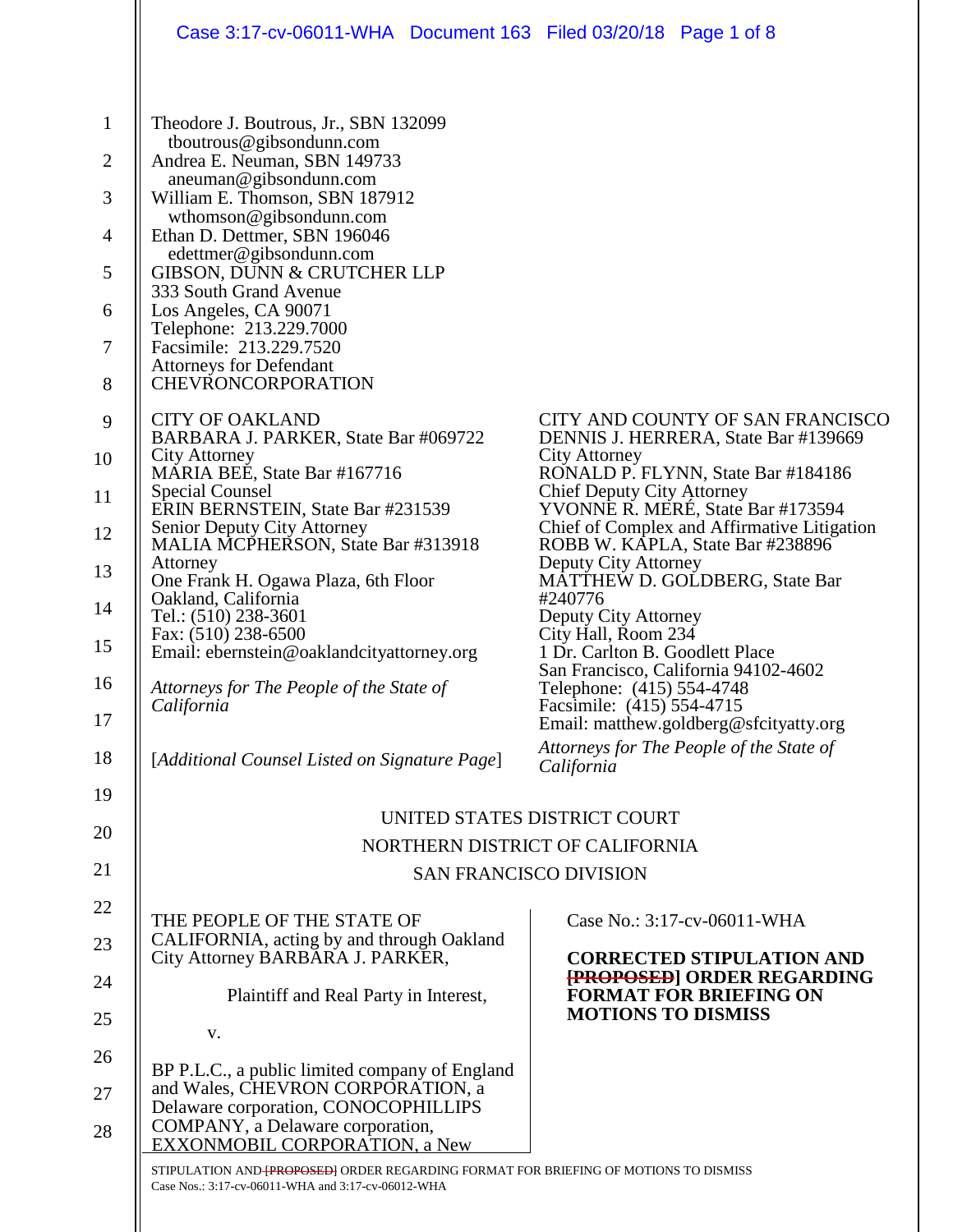|                                     | Case 3:17-cv-06011-WHA Document 163 Filed 03/20/18 Page 2 of 8                                                                                     |                                                                                                 |
|-------------------------------------|----------------------------------------------------------------------------------------------------------------------------------------------------|-------------------------------------------------------------------------------------------------|
| $\mathbf{1}$<br>$\overline{2}$<br>3 | Jersey corporation, ROYAL DUTCH SHELL<br>PLC, a public limited company of England and<br>Wales, and DOES 1 through 10,<br>Defendants.              |                                                                                                 |
| $\overline{4}$<br>5                 | THE PEOPLE OF THE STATE OF<br>CALIFORNIA, acting by and through the San                                                                            | Case No.: 3:17-cv-06012-WHA                                                                     |
| 6<br>$\tau$                         | Francisco City Attorney DENNIS J. HERRERA,<br>Plaintiff and Real Party in Interest,                                                                | <b>CORRECTED STIPULATION AND</b><br>[PROPOSED] ORDER REGARDING<br><b>FORMAT FOR BRIEFING ON</b> |
| $8\,$<br>9                          | V.<br>BP P.L.C., a public limited company of England                                                                                               | <b>MOTIONS TO DISMISS</b>                                                                       |
| 10                                  | and Wales, CHEVRON CORPORATION, a<br>Delaware corporation, CONOCOPHILLIPS<br>COMPANY, a Delaware corporation, EXXON                                |                                                                                                 |
| 11<br>12                            | MOBIL CORPORATION, a New Jersey<br>corporation, ROYAL DUTCH SHELL PLC, a<br>public limited company of England and Wales,<br>and DOES 1 through 10, |                                                                                                 |
| 13                                  | Defendants.                                                                                                                                        |                                                                                                 |
| 14                                  |                                                                                                                                                    |                                                                                                 |
| 15<br>16                            |                                                                                                                                                    |                                                                                                 |
| 17                                  |                                                                                                                                                    |                                                                                                 |
| 18                                  |                                                                                                                                                    |                                                                                                 |
| 19                                  |                                                                                                                                                    |                                                                                                 |
| 20                                  |                                                                                                                                                    |                                                                                                 |
| 21                                  |                                                                                                                                                    |                                                                                                 |
| 22                                  |                                                                                                                                                    |                                                                                                 |
| 23                                  |                                                                                                                                                    |                                                                                                 |
| 24                                  |                                                                                                                                                    |                                                                                                 |
| 25                                  |                                                                                                                                                    |                                                                                                 |
| 26<br>27                            |                                                                                                                                                    |                                                                                                 |
| 28                                  |                                                                                                                                                    |                                                                                                 |
|                                     | STIPULATION AND <b>{PROPOSED}</b> ORDER REGARDING FORMAT FOR BRIEFING OF MOTIONS TO DISMISS<br>Case Nos.: 3:17-cv-06011-WHA and 3:17-cv-06012-WHA  |                                                                                                 |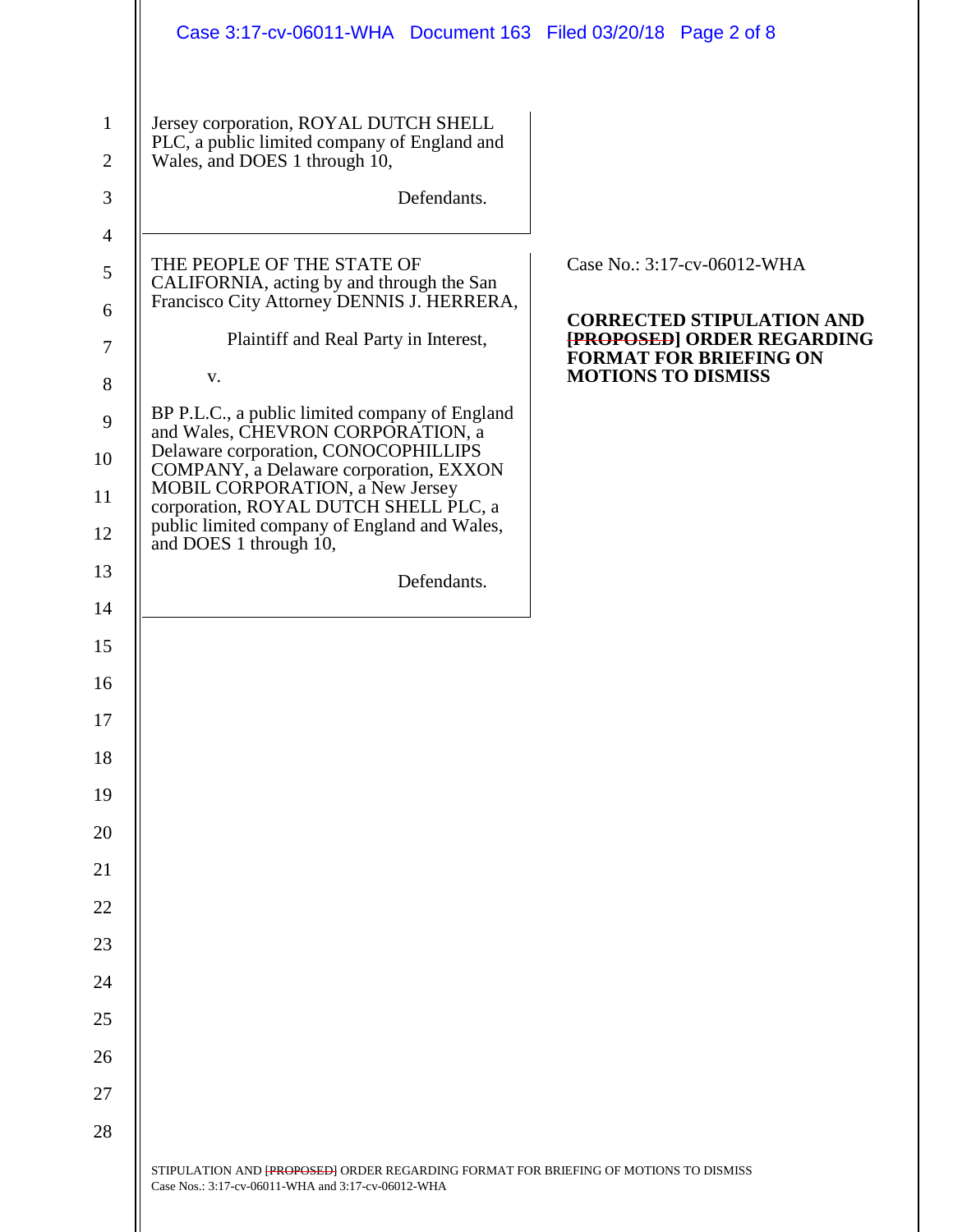## Case 3:17-cv-06011-WHA Document 163 Filed 03/20/18 Page 3 of 8

| $\mathbf{1}$   | WHEREAS, Plaintiff the People of the State of California, by and through the San Francisco            |
|----------------|-------------------------------------------------------------------------------------------------------|
| $\overline{2}$ | City Attorney, filed this action in the Superior Court of the State of California, County of San      |
| $\mathfrak{Z}$ | Francisco, on September 19, 2017;                                                                     |
| $\overline{4}$ | WHEREAS, on the same day, the People of the State of California, by and through the                   |
| $\mathfrak{S}$ | Oakland City Attorney, filed a related action against the same Defendants in the Superior Court of    |
| 6              | the State of California, County of Alameda (collectively with the San Francisco City Attorney,        |
| 7              | "Plaintiffs");                                                                                        |
| $8\,$          | WHEREAS, Defendants removed these cases to the United States District Court for the                   |
| 9              | Northern District of California on October 20, 2017 (Dkt. 1);                                         |
| 10             | WHEREAS, on October 31, 2017, the Court designated the cases as related (No. 17-cv-6011-              |
| 11             | WHA, Dkt. 32);                                                                                        |
| 12             | WHEREAS, on February 27, 2018, the Court entered an order denying Plaintiffs' motions to              |
| 13             | remand (No. 17-cv-6011-WHA, Dkt. 116);                                                                |
| 14             | WHEREAS, on March 1, 2018, the Court issued an "Order Setting Deadline for Motions to                 |
| 15             | Dismiss and Inviting United States to File Amicus Brief" (No. 17-cv-6011-WHA, Dkt. 136), and          |
| 16             | under the schedule set in that order, Defendants Chevron Corp. ("Chevron"), ConocoPhillips            |
| 17             | Company ("ConocoPhillips"), Exxon Mobil Corporation ("Exxon"), BP p.l.c. ("BP"), and Royal            |
| 18             | Dutch Shell plc ("RDS") (collectively, "Defendants") must file their motions to dismiss the           |
| 19             | complaints by March 20, 2018, Plaintiffs' oppositions are due on April 3, 2018, and Defendants'       |
| 20             | replies are due on April 10, 2018;                                                                    |
| 21             | WHEREAS, Plaintiffs and Defendants have conferred as to the format of the briefing on the             |
| 22             | motions to dismiss;                                                                                   |
| 23             | WHEREAS, Defendants have coordinated, to the extent possible, to avoid multiple briefs on             |
| 24             | issues that are common to all Defendants and will file a single joint motion to dismiss under Fed. R. |
| 25             | Civ. P. $12(b)(6)$ (failure to state a claim);                                                        |
| 26             | WHEREAS, BP, RDS, Exxon, and ConocoPhillips also plan to file separate, individual                    |
| 27             | motions to dismiss under Fed. R. Civ. P. 12(b)(2) (lack of personal jurisdiction) and/or Fed. R. Civ. |
| 28             | P. $12(b)(5)$ (insufficiency of service of process);                                                  |
|                | STIPULATION AND FROPOSED ORDER REGARDING FORMAT FOR BRIEFING OF MOTIONS TO DISMISS                    |

Case Nos.: 3:17-cv-06011-WHA and 3:17-cv-06012-WHA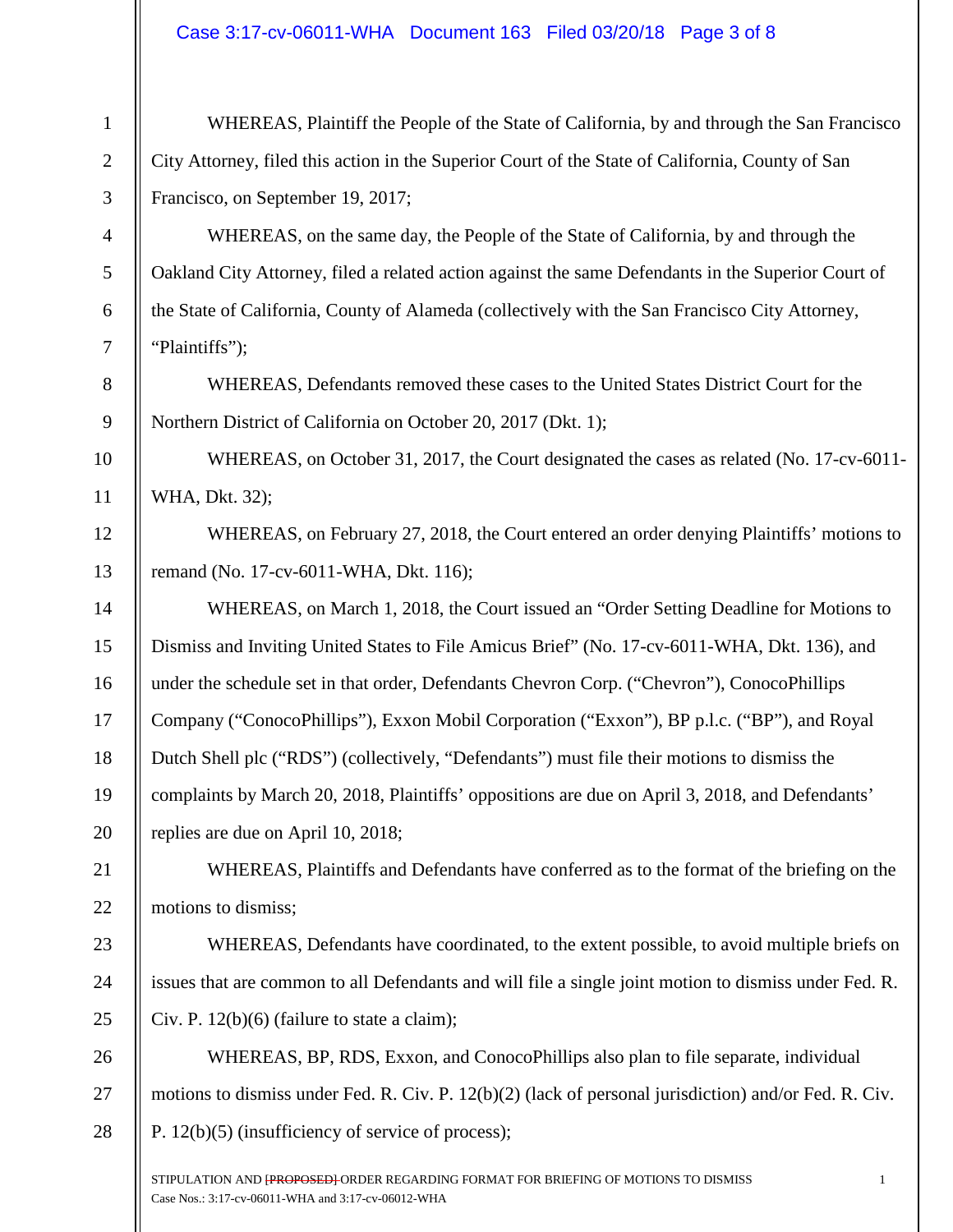## Case 3:17-cv-06011-WHA Document 163 Filed 03/20/18 Page 4 of 8

1

2

3

4

5

6

7

8

9

10

11

12

13

14

15

16

17

18

19

20

21

22

23

24

25

WHEREAS, the Parties agree that, with respect to the Defendants' joint motion to dismiss under Fed. R. Civ. P. 12(b)(6), Defendants' joint memorandum of points and authorities, excluding the notice of motion, shall not exceed 25 pages; Plaintiffs' opposition shall not exceed 25 pages; and Defendants' reply shall not exceed 15 pages;

WHEREAS, the parties agree that, with respect to the separate individual motions to dismiss under Fed. R. Civ. P. 12(b)(2), (5) of the U.S.-based Defendants (Exxon and ConocoPhillips), each Defendant's memorandum of points and authorities, excluding the notice of motion, shall not exceed 14 pages; Plaintiffs' opposition to each such motion shall not exceed 14 pages; and each Defendants' reply shall not exceed 8 pages;

WHEREAS, the parties agree that, with respect to the separate individual motions to dismiss under Fed. R. Civ. P. 12(b)(2), (5) of the foreign-based Defendants (BP and RDS), each Defendant's memorandum of points and authorities, excluding the notice of motion, shall not exceed 22 pages; Plaintiffs' opposition to each such motion shall not exceed 22 pages; and each Defendants' reply shall not exceed 12 pages;

WHEREAS, this Stipulation does not operate as an admission of any factual allegation or legal conclusion and is submitted subject to and without waiver of any right, defense, affirmative defense, claim, or objection, including lack of personal jurisdiction, insufficient process, or insufficient service of process;

## **STIPULATION**

**NOW THEREFORE**, the Parties hereby agree and stipulate, and respectfully request the Court pursuant to Local Rule 7-12 to enter an order, as follows:

1. The briefing format for Defendants' joint motion to dismiss under Fed. R. Civ. P. 12(b)(6) shall be as follows: Defendants' joint memorandum of points and authorities, excluding the notice of motion, shall not exceed 25 pages; Plaintiffs' opposition shall not exceed 25 pages; and Defendants' reply shall not exceed 15 pages;

26 27 28 2. The briefing format for the separate individual motions to dismiss under Fed. R. Civ. P. 12(b)(2), (5) of the U.S.-based Defendants (Exxon and ConocoPhillips) shall be as follows: each Defendant's memorandum of points and authorities, excluding the notice of motion, shall not exceed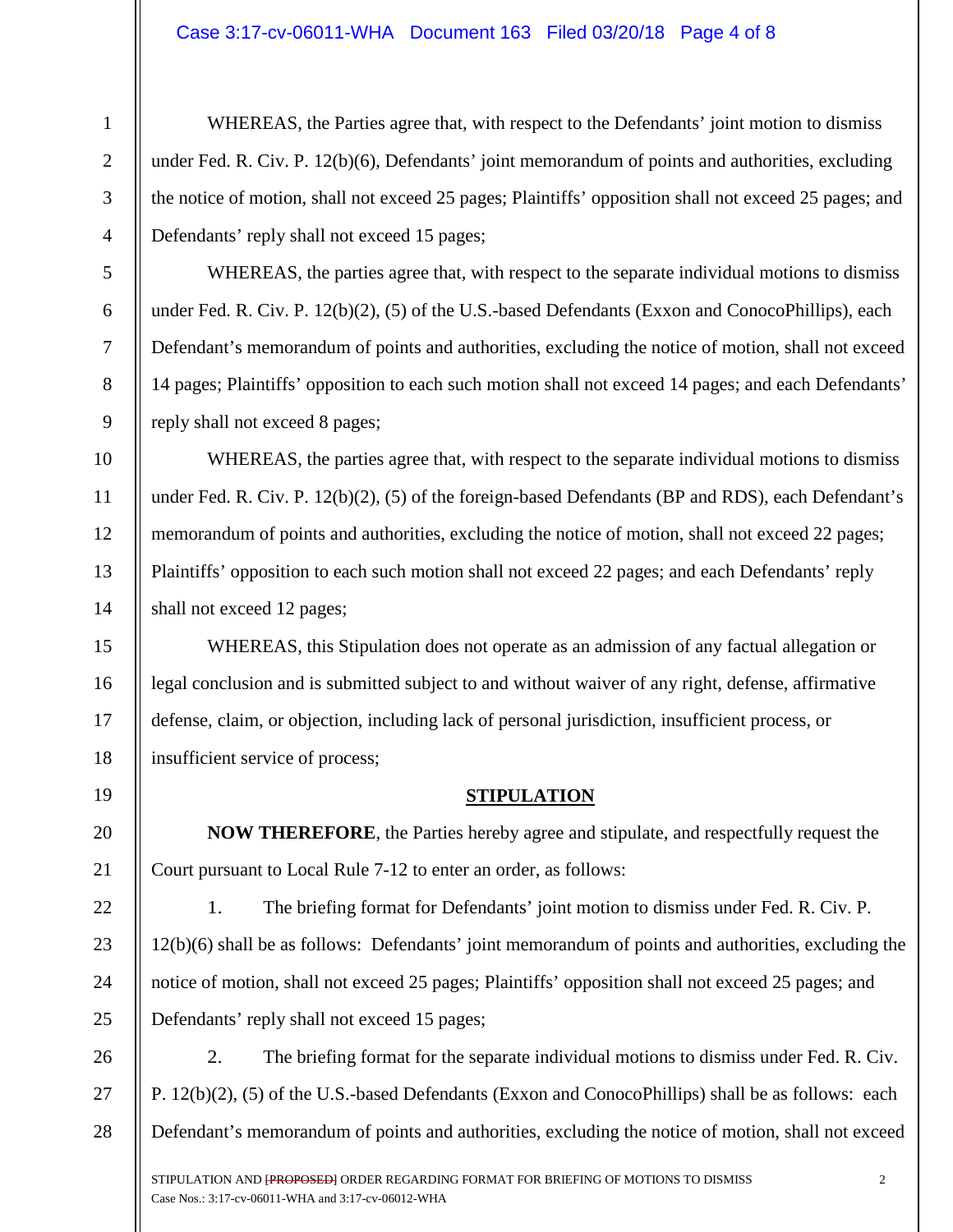1

2

14 pages; Plaintiffs' opposition to each such motion shall not exceed 14 pages; and each Defendants' reply shall not exceed 8 pages;

3 4 5 6 7 8 9 10 11 12 13 14 15 16 17 18 19 20 21 22 23 24 25 26 27 28 3. The briefing format for the separate individual motions to dismiss under Fed. R. Civ. P. 12(b)(2), (5) of the foreign-based Defendants (BP and RDS) shall be as follows: each Defendant's memorandum of points and authorities, excluding the notice of motion, shall not exceed 22 pages; Plaintiffs' opposition to each such motion shall not exceed 22 pages; and each Defendants' reply shall not exceed 12 pages. Dated: March 20, 2018 By: \*\**/s/ Erin Bernstein* Barbara J. Parker (SBN 069722) Marie Bee (SBN 167716) Erin Bernstein (SBN 231539) Malia McPherson (SBN 313918) OAKLAND CITY ATTORNEY'S OFFICE One Frank H. Ogawa Plaza, 6th Floor Oakland, California Telephone: (510) 238-3601 Facsimile: (510) 238-6500 E-mail: ebernstein@oaklandcityattorney.org *Attorneys for Plaintiff THE PEOPLE OF THE STATE OF CALIFORNIA, acting by and through the Oakland City Attorney BARBARA J. PARKER* By: \*\**/s/ Matthew D. Goldberg* Dennis J. Herrera (SBN 139669) Ronald P. Flynn (SBN 184186) Yvonne R. Meré (SBN 173594) Robb W. Kapla (SBN 238896) Matthew D. Goldberg (SBN 240776) SAN FRANCISCO CITY ATTORNEY'S **OFFICE** City Hall, Room 234 1 Dr. Carlton B. Goodlett Place San Francisco, California 94102-4602 Telephone: (415) 554-4748 Facsimile: (415) 554-4715 E-mail: matthew.goldberg@sfcityatty.org *Attorneys for Plaintiff THE PEOPLE OF THE STATE OF CALIFORNIA, acting by and through the San*  By: */s/ Theodore J. Boutrous* GIBSON, DUNN & CRUTCHER LLP *Attorneys for Defendant CHEVRON CORPORATION* By: \*\**/s/ Dawn Sestito* M. Randall Oppenheimer (SBN 77649) Dawn Sestito (SBN 214011) O'MELVENY & MYERS LLP 400 South Hope Street Los Angeles, California 90071-2899 Telephone: (213) 430-6000 Facsimile: (213) 430-6407 E-Mail: roppenheimer@omm.com E-Mail: dsestito@omm.com Theodore V. Wells, Jr. (*pro hac vice* forthcoming) Daniel J. Toal (*pro hac vice* forthcoming) Jaren E. Janghorbani (*pro hac vice* forthcoming) PAUL, WEISS, RIFKIND, WHARTON & GARRISON LLP 1285 Avenue of the Americas New York, New York 10019-6064 Telephone: (212) 373-3000 Facsimile: (212) 757-3990 E-Mail: twells@paulweiss.com E-Mail: dtoal@paulweiss.com E-Mail: jjanghorbani@paulweiss.com *Attorneys for Defendant EXXON MOBIL CORPORATION*

STIPULATION AND <del>[PROPOSED</del>] ORDER REGARDING FORMAT FOR BRIEFING OF MOTIONS TO DISMISS 3 Case Nos.: 3:17-cv-06011-WHA and 3:17-cv-06012-WHA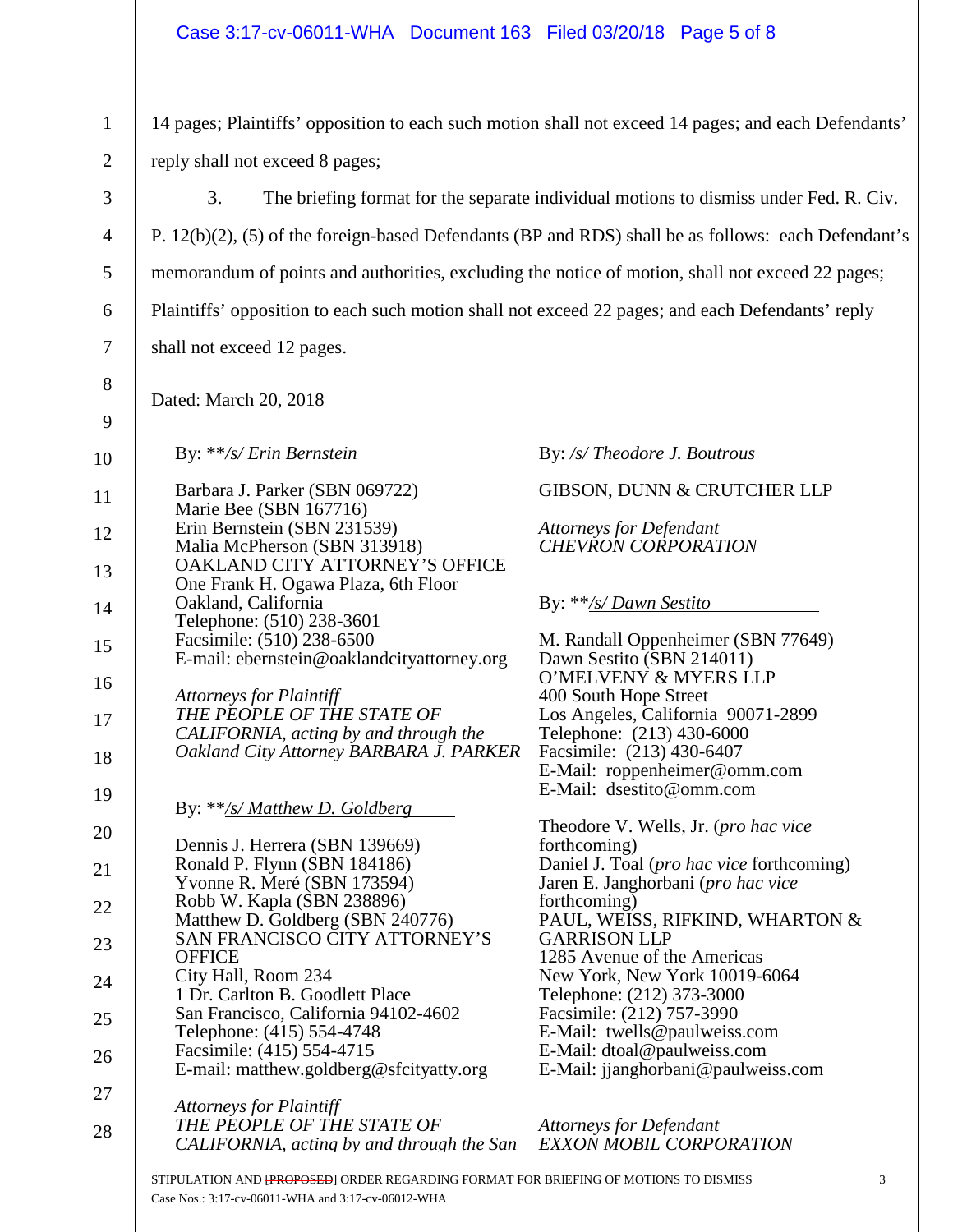|                                                                                        | Case 3:17-cv-06011-WHA Document 163 Filed 03/20/18 Page 6 of 8                                                                                                                                                                                                                                                                                                                                                                                                                                                                                                                                                                                                                                                                                                                                             |                                                                                                                                                                                                                                                                                                                                                                                                                                                                                                                                                                                                                                                                                                                                                                                                                                           |
|----------------------------------------------------------------------------------------|------------------------------------------------------------------------------------------------------------------------------------------------------------------------------------------------------------------------------------------------------------------------------------------------------------------------------------------------------------------------------------------------------------------------------------------------------------------------------------------------------------------------------------------------------------------------------------------------------------------------------------------------------------------------------------------------------------------------------------------------------------------------------------------------------------|-------------------------------------------------------------------------------------------------------------------------------------------------------------------------------------------------------------------------------------------------------------------------------------------------------------------------------------------------------------------------------------------------------------------------------------------------------------------------------------------------------------------------------------------------------------------------------------------------------------------------------------------------------------------------------------------------------------------------------------------------------------------------------------------------------------------------------------------|
| $\mathbf{1}$<br>$\overline{2}$<br>3                                                    | Francisco City Attorney DENNIS J.<br><b>HERRERA</b><br>** Pursuant to Civ. L.R. $5-1(i)(3)$ , the<br>electronic signatory has obtained approval<br>from this signatory                                                                                                                                                                                                                                                                                                                                                                                                                                                                                                                                                                                                                                     | ** Pursuant to Civ. L.R. $5-1(i)(3)$ , the<br>electronic signatory has obtained approval<br>from this signatory                                                                                                                                                                                                                                                                                                                                                                                                                                                                                                                                                                                                                                                                                                                           |
| 4<br>5<br>6<br>7<br>8<br>9<br>10<br>11<br>12<br>13<br>14<br>15<br>16<br>17<br>18<br>19 | By: **/s/ Steve W. Berman<br>Steve W. Berman (admitted <i>pro hac vice</i> )<br>steve@hbsslaw.com<br>HAGENS BERMAN SOBOL SHAPIRO<br><b>LLP</b><br>1918 Eighth Ave. Suite 3300<br>Seattle, Washington 98101<br>Telephone: (206) 623-7292<br>Facsimile: (206) 623-0594<br>Shana E. Scarlett (SBN 217895)<br>HAGENS BERMAN SOBOL SHAPIRO<br><b>LLP</b><br>715 Hearst Avenue, Suite 202<br>Berkeley, California 94710<br>Telephone: (510) 725-3000<br>Facsimile: (510) 725-3001<br>Matthew F. Pawa (admitted <i>pro hac vice</i> )<br>mattp@hbsslaw.com<br>Benjamin A. Krass (admitted <i>pro hac vice</i> )<br>benk@hbsslaw.com<br>HAGENS BERMAN SOBOL SHAPIRO<br><b>LLP</b><br>1280 Centre Street, Suite 230<br>Newton Centre, Massachusetts 02459<br>Telephone: (617) 641-9550<br>Facsimile: (617) 641-9551 | By: **/s/ Megan R. Nishikawa<br>Megan R. Nishikawa (SBN 271670)<br>KING & SPALDING LLP<br>101 Second Street, Suite 2300<br>San Francisco, California 94105<br>Telephone: (415) 318-1200<br>Facsimile: (415) 318-1300<br>Email: mnishikawa@kslaw.com<br>Tracie J. Renfroe ( <i>pro hac vice</i> forthcoming)<br>Carol M. Wood ( <i>pro hac vice</i> forthcoming)<br>KING & SPALDING LLP<br>1100 Louisiana Street, Suite 4000<br>Houston, Texas 77002<br>Telephone: (713) 751-3200<br>Facsimile: (713) 751-3290<br>Email: cwood@kslaw.com<br>Justin A. Torres (pro hac vice forthcoming)<br>KING & SPALDING LLP<br>1700 Pennsylvania Avenue, NW<br>Suite 200<br>Washington, DC 20006-4707<br>Telephone: (202) 737 0500<br>Facsimile: (202) 626 3737<br>Email: jtorres@kslaw.com<br><b>Attorneys for Defendant</b><br>CONOCOPHILLIPS COMPANY |
| 20<br>21<br>22                                                                         | Of Counsel Attorneys for The People<br>** Pursuant to Civ. L.R. $5-1(i)(3)$ , the<br>electronic signatory has obtained approval<br>from this signatory                                                                                                                                                                                                                                                                                                                                                                                                                                                                                                                                                                                                                                                     | ** Pursuant to Civ. L.R. $5-1(i)(3)$ , the<br>electronic signatory has obtained approval<br>from this signatory<br>By: **/s/ Elizabeth Kim                                                                                                                                                                                                                                                                                                                                                                                                                                                                                                                                                                                                                                                                                                |
| 23                                                                                     | By: **/s/ Jonathan W. Hughes                                                                                                                                                                                                                                                                                                                                                                                                                                                                                                                                                                                                                                                                                                                                                                               | Jerome C. Roth (SBN 159483)                                                                                                                                                                                                                                                                                                                                                                                                                                                                                                                                                                                                                                                                                                                                                                                                               |
| 24<br>25                                                                               | Jonathan W. Hughes (SBN 186829)<br>ARNOLD & PORTER KAYE SCHOLER<br><b>LLP</b>                                                                                                                                                                                                                                                                                                                                                                                                                                                                                                                                                                                                                                                                                                                              | Elizabeth A. Kim (SBN 295277)<br>MUNGER, TOLLES & OLSON LLP<br>560 Mission Street<br><b>Twenty-Seventh Floor</b>                                                                                                                                                                                                                                                                                                                                                                                                                                                                                                                                                                                                                                                                                                                          |
| 26                                                                                     | Three Embarcadero Center, 10th Floor<br>San Francisco, California 94111-4024                                                                                                                                                                                                                                                                                                                                                                                                                                                                                                                                                                                                                                                                                                                               | San Francisco, California 94105-2907<br>Telephone: (415) 512-4000                                                                                                                                                                                                                                                                                                                                                                                                                                                                                                                                                                                                                                                                                                                                                                         |
| 27                                                                                     | Telephone: (415) 471-3100<br>Facsimile: (415) 471-3400                                                                                                                                                                                                                                                                                                                                                                                                                                                                                                                                                                                                                                                                                                                                                     | Facsimile: (415) 512-4077<br>E-mail: jerome.roth@mto.com                                                                                                                                                                                                                                                                                                                                                                                                                                                                                                                                                                                                                                                                                                                                                                                  |
| 28                                                                                     | E-mail: jonathan.hughes@apks.com                                                                                                                                                                                                                                                                                                                                                                                                                                                                                                                                                                                                                                                                                                                                                                           | E-mail: elizabeth.kim@mto.com                                                                                                                                                                                                                                                                                                                                                                                                                                                                                                                                                                                                                                                                                                                                                                                                             |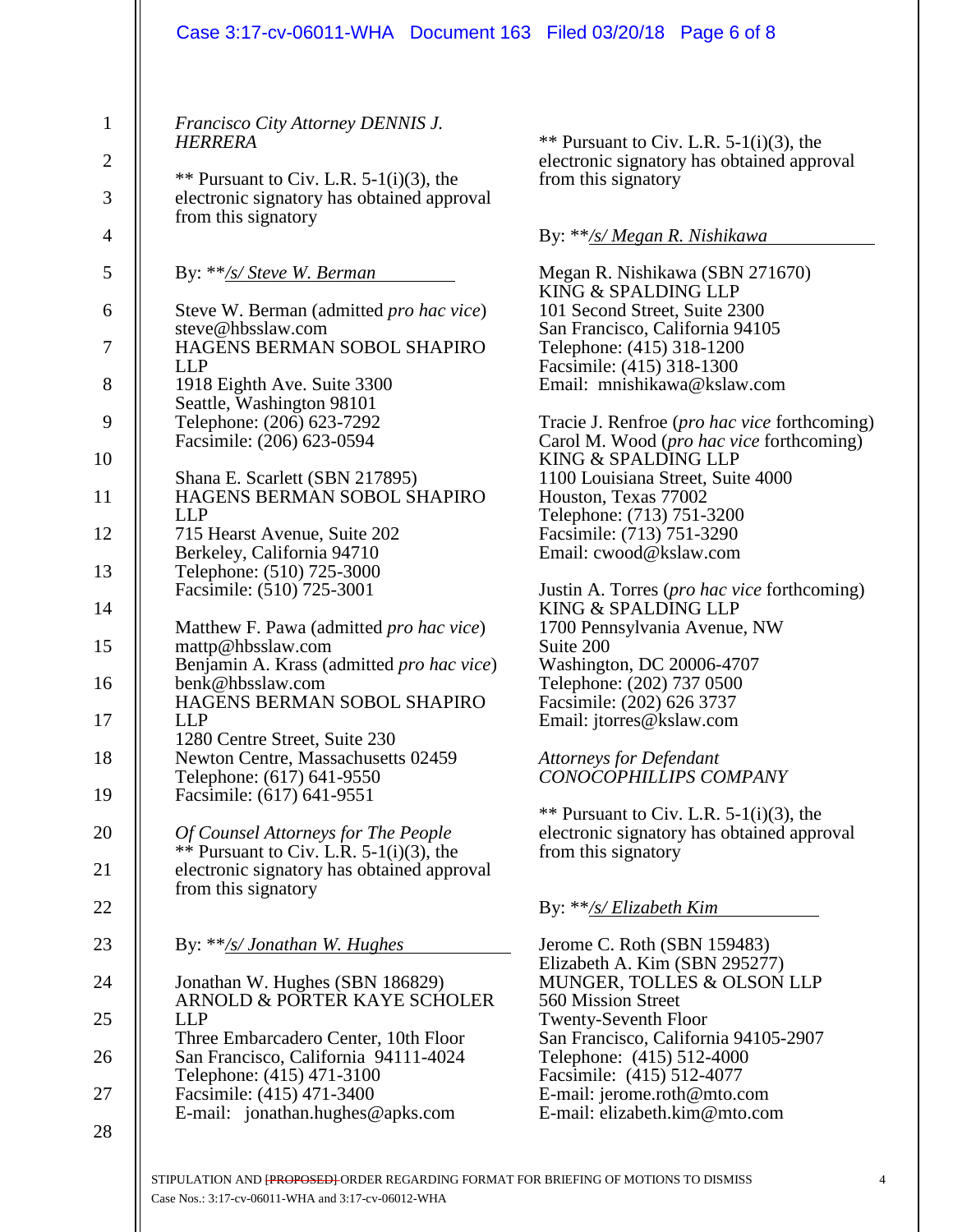|                                                                                                                                                                                                           | Case 3:17-cv-06011-WHA Document 163 Filed 03/20/18 Page 7 of 8                                                                                                                                                                                                                                                                                                                                                                                                                             |                                                                                                                                                                                                                                                                                                                                                                                                                                 |
|-----------------------------------------------------------------------------------------------------------------------------------------------------------------------------------------------------------|--------------------------------------------------------------------------------------------------------------------------------------------------------------------------------------------------------------------------------------------------------------------------------------------------------------------------------------------------------------------------------------------------------------------------------------------------------------------------------------------|---------------------------------------------------------------------------------------------------------------------------------------------------------------------------------------------------------------------------------------------------------------------------------------------------------------------------------------------------------------------------------------------------------------------------------|
| $\mathbf{1}$<br>$\overline{2}$<br>3<br>$\overline{4}$<br>5<br>6<br>$\boldsymbol{7}$<br>8<br>9<br>10<br>11<br>12<br>13<br>14<br>15<br>16<br>17<br>18<br>19<br>20<br>21<br>22<br>23<br>24<br>25<br>26<br>27 | Matthew T. Heartney (SBN 123516)<br>John D. Lombardo (SBN 187142)<br>ARNOLD & PORTER KAYE SCHOLER<br><b>LLP</b><br>777 South Figueroa Street, 44th Floor<br>Los Angeles, California 90017-5844<br>Telephone: (213) 243-4000<br>Facsimile: (213) 243-4199<br>E-mail: matthew.heartney@apks.com<br>E-mail: john.lombardo@apks.com<br>Attorneys for Defendant<br>BP P.L.C.<br>** Pursuant to Civ. L.R. $5-1(i)(3)$ , the<br>electronic signatory has obtained approval<br>from this signatory | Daniel P. Collins (SBN 139164)<br>MUNGER, TOLLES & OLSON LLP<br>350 South Grand Avenue<br><b>Fiftieth Floor</b><br>Los Angeles, California 90071-3426<br>Telephone: (213) 683-9100<br>Facsimile: (213) 687-3702<br>E-mail: daniel.collins@mto.com<br><b>Attorneys for Defendant</b><br>ROYAL DUTCH SHELL PLC<br>** Pursuant to Civ. L.R. $5-1(i)(3)$ , the<br>electronic signatory has obtained approval<br>from this signatory |
| 28                                                                                                                                                                                                        | STIPULATION AND FPROPOSED ORDER REGARDING FORMAT FOR BRIEFING OF MOTIONS TO DISMISS                                                                                                                                                                                                                                                                                                                                                                                                        |                                                                                                                                                                                                                                                                                                                                                                                                                                 |